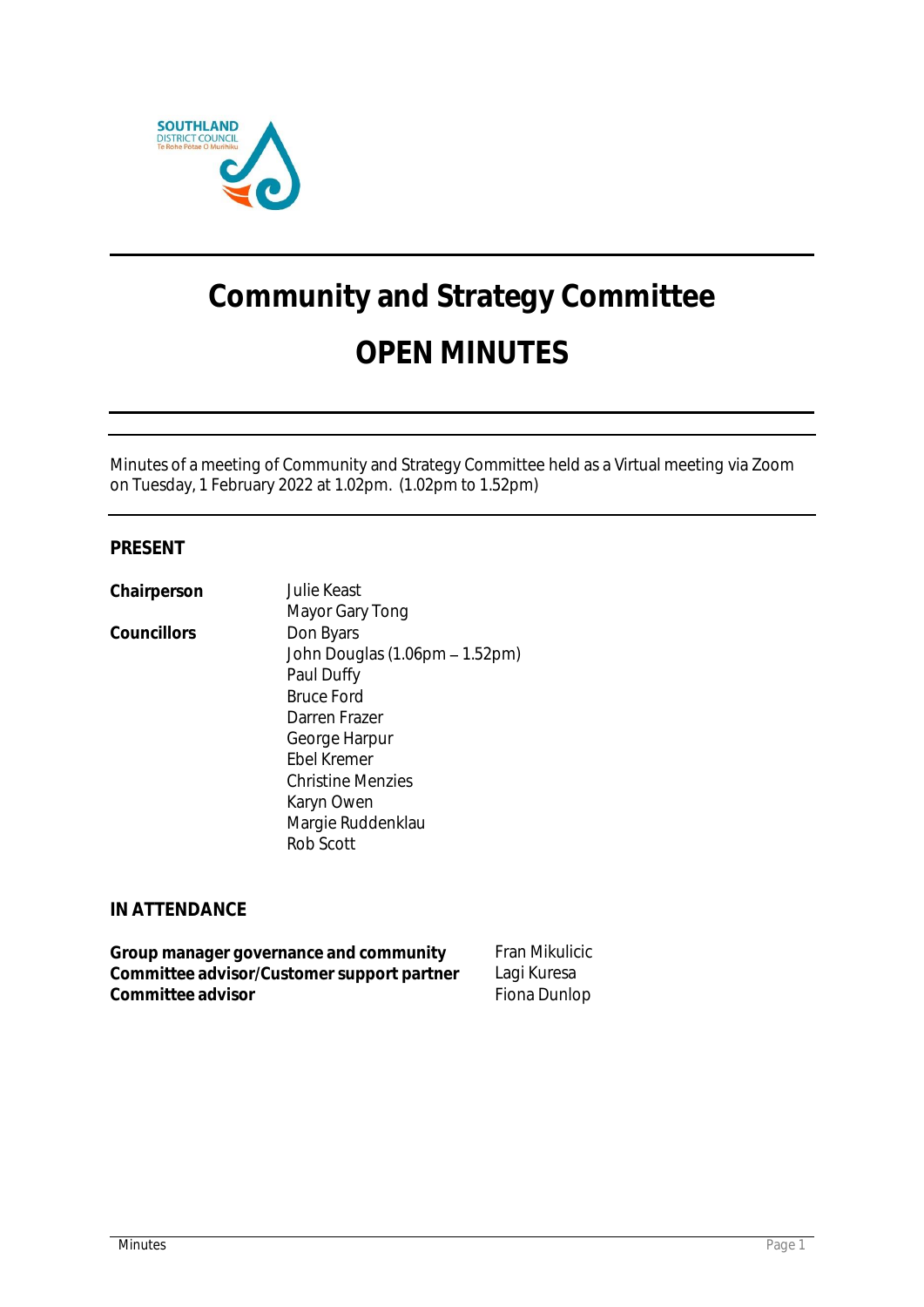

## **1 Apologies**

There were no apologies.

**2 Leave of absence** 

There were no requests for leave of absence.

**3 Conflict of interest**

There were no conflicts of interest declared.

**4 Public forum**

Transactional project leader - Shelley Dela Llana addressed the Committee as the recipient of the 2021 Eric Hawkes Outward Bound Memorial scholarship for Southland District Council staff to attend Outward Bound. Mrs Dela Llana thanked the Committee for the opportunity to attend.

**5 Extraordinary/urgent items**

There were no extraordinary/urgent items.

**6 Confirmation of minutes**

There were no minutes to be confirmed.

## **Reports for Recommendation**

## **7.1 Draft Stewart Island/Rakiura Visitor Levy Bylaw and Policy**

**Record No: R/21/12/64459**

Senior policy analyst - Carrie Williams and Stewart Island/Rakiura Community Board Chair - Jon Spraggon were in attendance for this item.

Ms Williams reported that the purpose of the report is was for the Community and Strategy Committee to consider the draft Stewart Island/Rakiura Visitor Levy Policy and the draft Stewart Island/Rakiura Visitor Levy Bylaw and to make a recommendation to Council the direction to be taken.

Mr Spraggon advised the meeting of the Community Board concern with the proposal to raise the levy.

(During discussion Councillor Douglas joined the meeting at 1.06pm.)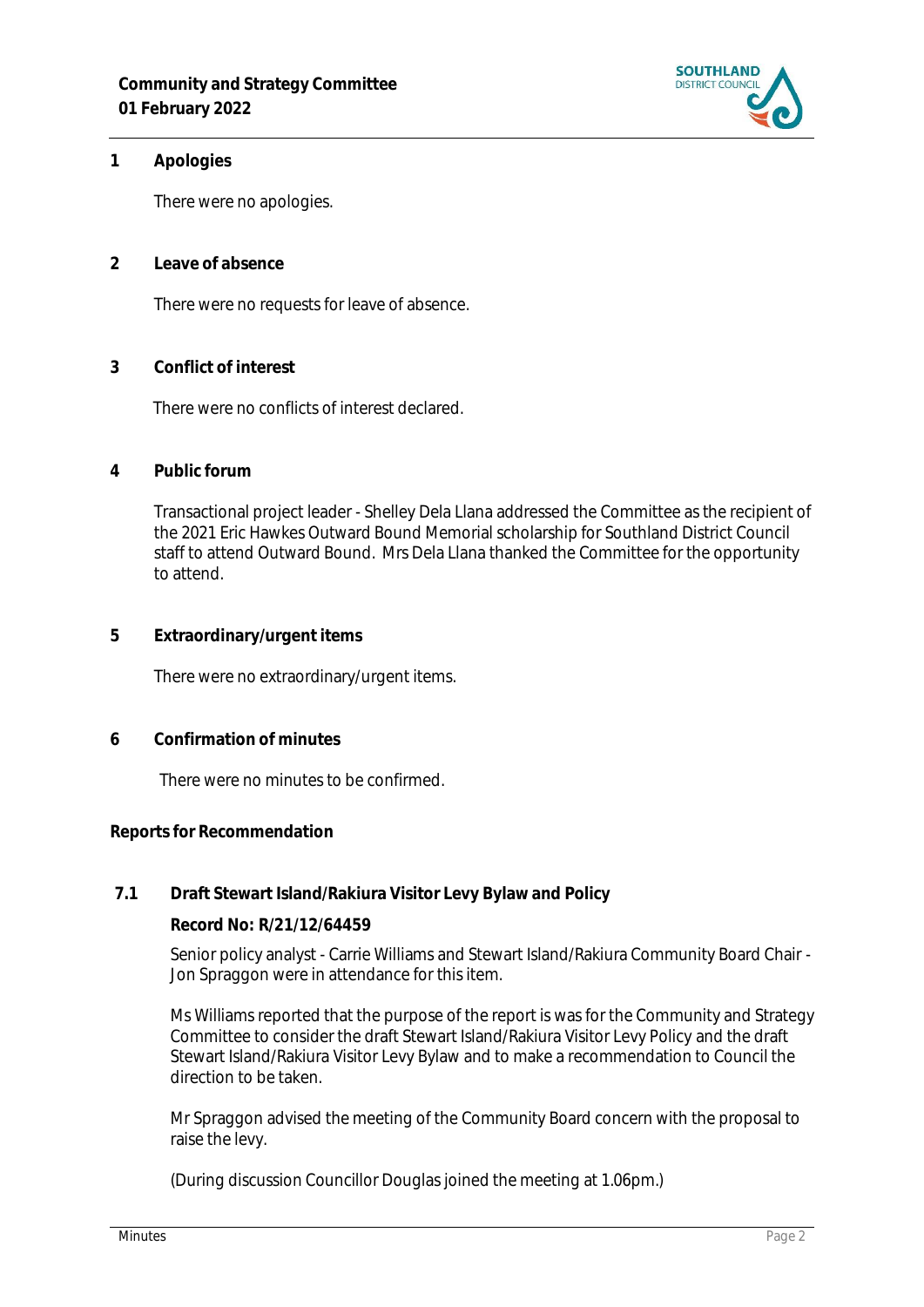

**Moved Councillor Menzies, seconded Councillor Ruddenklau the substantive motion recommendations a to h.**

**Moved Councillor Ford, seconded Councillor Douglas the following amendment to recommendation e(i):**

That the Community and Strategy Committee:

- e) endorses:
	- (i) the proposal to increase the Stewart Island/Rakiura visitor levy quantum to \$15.00 \$10.00.

**The amendment was put and declared LOST.**

**The substantive motion recommendations a to h was put and declared CARRIED.**

**Councillors Ford and Douglas requested that their dissenting votes be recorded for the substantive motion.**

## **Resolution**

**That the Community and Strategy Committee:**

- **a)** receives the report titled "Draft Stewart Island/Rakiura Visitor Levy Bylaw and Policy" dated 24 January 2022.
- **b) determines that this matter or decision be recognised as not significant in terms of Section 76 of the Local Government Act 2002.**
- **c) determines that it has complied with the decision-making provisions of the Local Government Act 2002 to the extent necessary in relation to this decision; and in accordance with Section 79 of the act determines that it does not require further information, further assessment of options or further analysis of costs and benefits or advantages and disadvantages prior to making a decision on this matter.**
- **d) considers the draft Stewart Island/Rakiura Visitor Levy Policy and the draft Stewart Island/Rakiura Visitor Levy Bylaw and provides feedback.**
- **e) endorses:** 
	- **(i) the proposal to increase the Stewart Island/Rakiura visitor levy quantum to \$15.00**
	- **(ii) the proposed changes to the draft Stewart Island/Rakiura Visitor Levy Policy**
	- **(iii) the proposed changes to the draft Stewart Island/Rakiura Visitor Levy Bylaw.**
- **f) recommends to Council that it release the draft Stewart Island/Rakiura Visitor Levy Policy and the draft Stewart Island/Rakiura Visitor Levy Bylaw and**